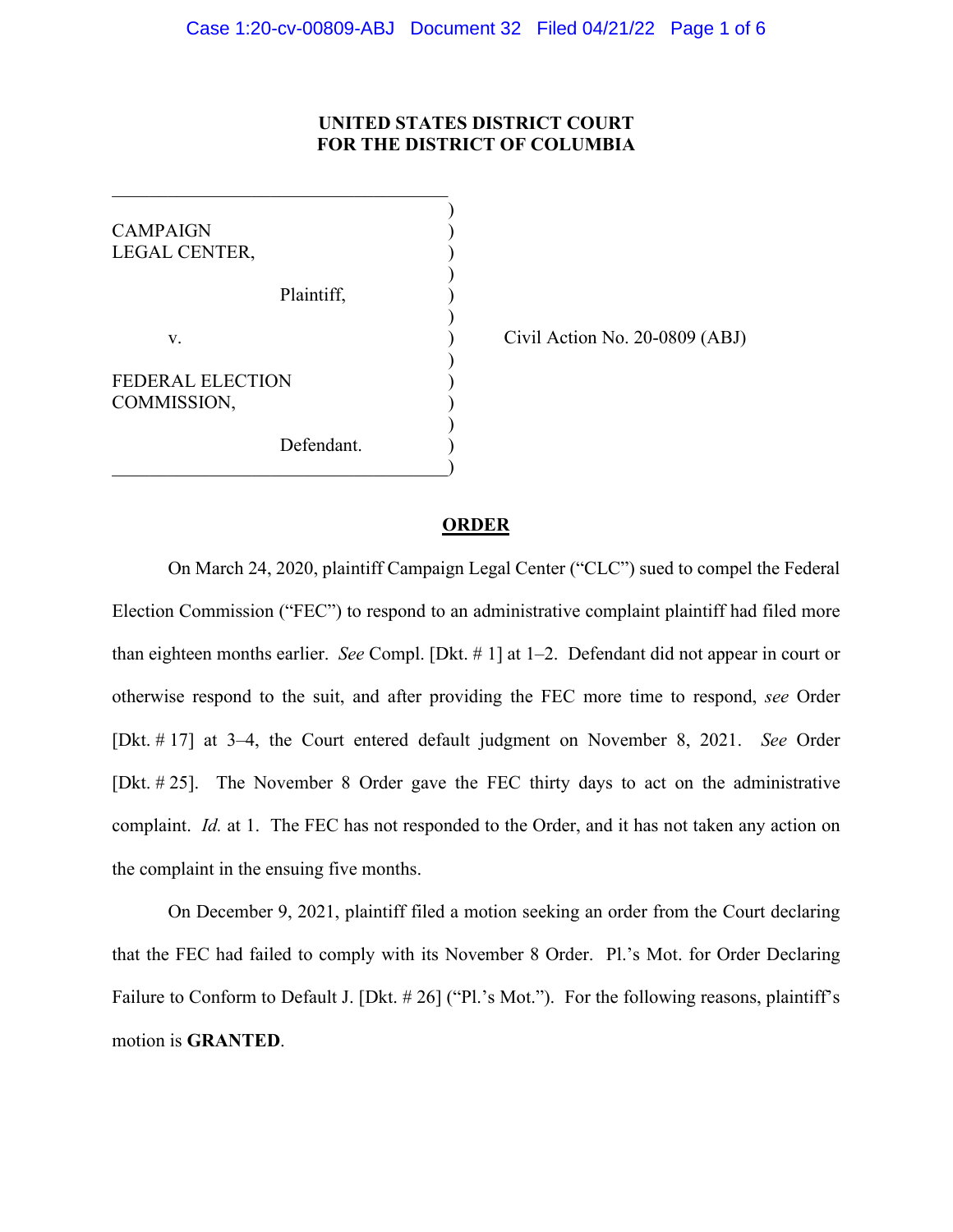#### **LEGAL FRAMEWORK**

Plaintiff brought its claim pursuant to the Federal Election Campaign Act ("FECA"), which establishes a private right of action for "[a]ny party aggrieved" by the FEC's failure to act on a complaint within 120 days of its filing. *See* 52 U.S.C. § 30109(a)(8)(A); Compl. ¶ 1. The judicial review provision of FECA provides that the U.S. District Court for the District of Columbia may "declare that the dismissal of [a] complaint or the failure to act is contrary to law," and, if the Commission fails to correct the illegality on remand, the "complainant may bring" a civil action directly against the alleged violator "to remedy the violation involved in the original [administrative] complaint." 52 U.S.C. § 30109(a)(8)(C); *see also Citizens for Responsibility and Ethics in Wash. v. FEC*, 299 F. Supp. 3d 83, 101 (D.D.C. 2018).

While "the Federal Election Commission . . . ha<sup>[5]</sup> unreviewable prosecutorial discretion to determine whether to bring an enforcement action," *Citizens for Resp. and Ethics in Wash. v. FEC*, 892 F.3d 434, 438 (D.C. Cir. 2018) ("CREW"), citing *FEC v. Akins*, 524 U.S. 11, 25 (1998), the agency must act on a complaint by holding a vote to decide whether it "has reason to believe that a person has committed, or is about to commit" a FECA violation. 52 U.S.C.  $\S 30109(a)(2)$ . If it votes to dismiss the complaint, "it shall make public such action and the basis therefor no later than thirty (30) days from the date on which the required notifications are sent to complainant and respondent." 11 C.F.R. § 111.20(a); *Common Cause v. FEC*, 842 F.2d 436, 449 (D.C. Cir. 1988) (requiring that Commissioners who voted for dismissal provide a statement explaining their votes). The public explanation provided by the dismissing Commissioners is necessary for a reviewing court to determine if the dismissal was "contrary to law." 52 U.S.C. § 30109(a)(8)(C); *CREW*, 892 F.3d at 440 (reviewing statement of Commissioners who voted against enforcement proceeding and finding the dismissal unreviewable because they were based "squarely on the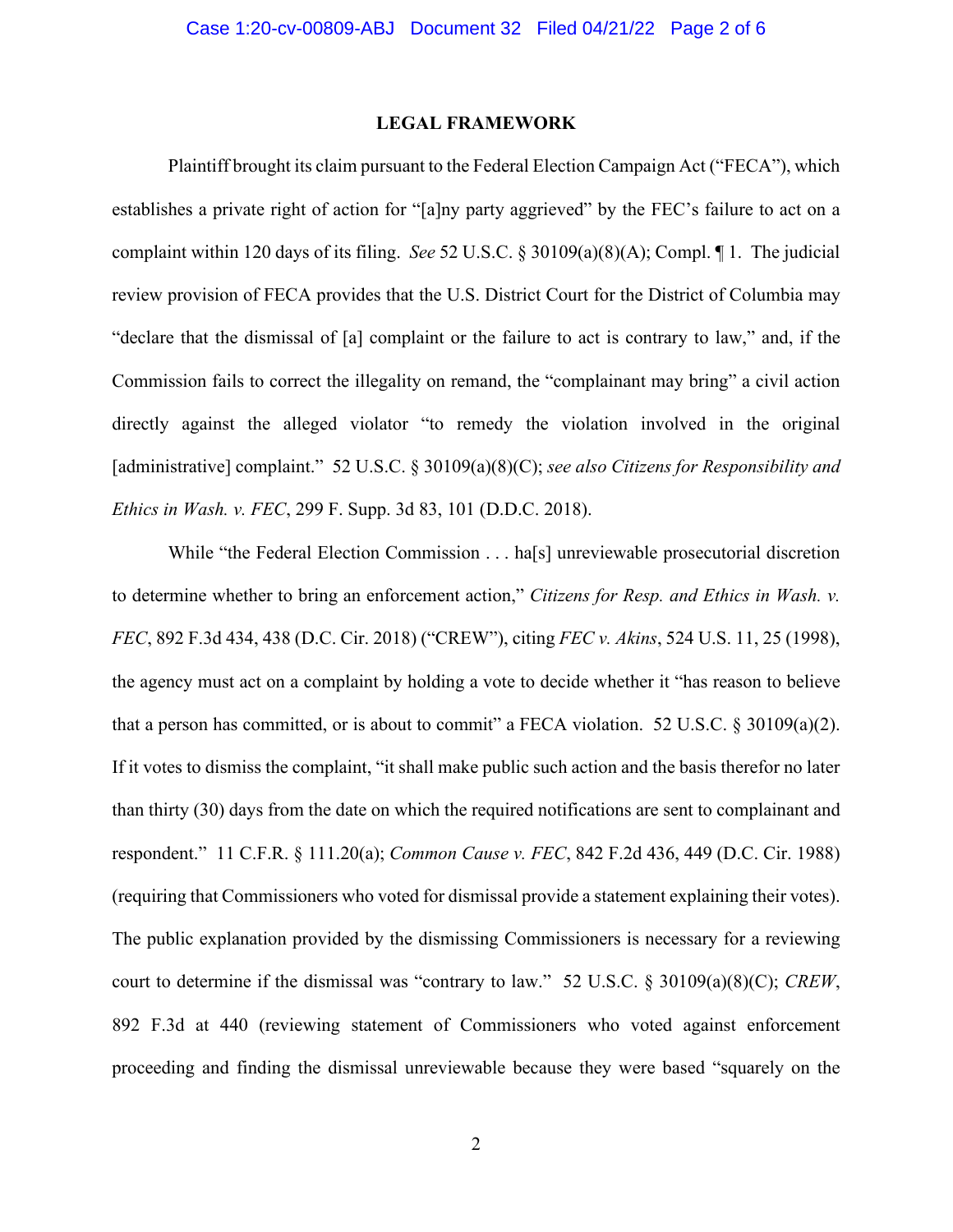#### Case 1:20-cv-00809-ABJ Document 32 Filed 04/21/22 Page 3 of 6

grounds of prosecutorial discretion"); *Citizens for Resp. and Ethics in Wash. v. Am. Action Network*, No. 18-cv-945, 2022 WL 612655, at \*6 (D.D.C. Mar. 2, 2022) (the legality of "a nonenforcement decision . . . depend[s] on the reasons given by the controlling Commissioners").

#### **BACKGROUND**

The factual and procedural history of this case were detailed in the Court's previous Memorandum Opinion. *See generally* Mem. Op. [Dkt. # 24]. In that opinion, the Court found that the FEC's failure to act on plaintiff's administrative complaint was "contrary to law" and ordered the agency to act on the complaint within thirty days. Mem. Op. at 18. The deadline for the FEC to act was December 8, 2021. *See id.*; Pl.'s Mot. at 2. In the time since then, the agency has not responded to the order or taken any action on the complaint. *See* Pl.'s Mot.

On December 8, 2021, the deadline for the FEC to comply with the court order, plaintiff notified the FEC's General Counsel of its intention to file the present motion but received no response. Pl.'s Mot. at 3. On the following day, plaintiff filed this motion alleging that the agency's continued inaction "indicated that the FEC has failed to conform to the mandate in the Default Judgment Order." *Id*. at 4. Since that time, this Court granted leave for 45Committee, the entity against which plaintiff seeks FEC enforcement, to file an amicus brief. *See* Min. Order (Jan. 24, 2022). The amicus brief discusses documents that it obtained from the FEC through a Freedom of Information Act ("FOIA") request, claiming that the documents show that "the FEC voted on the underlying administrative complaint at issue in this case." Amicus Br. [Dkt. # 31] at 1.

#### **ANALYSIS**

45Committee argues that the newly obtained FOIA documents show that the FEC "reviewed, considered, and took action" on the initial administrative complaint nearly two years ago and therefore this Court's November 8 Order should be vacated, and this case dismissed as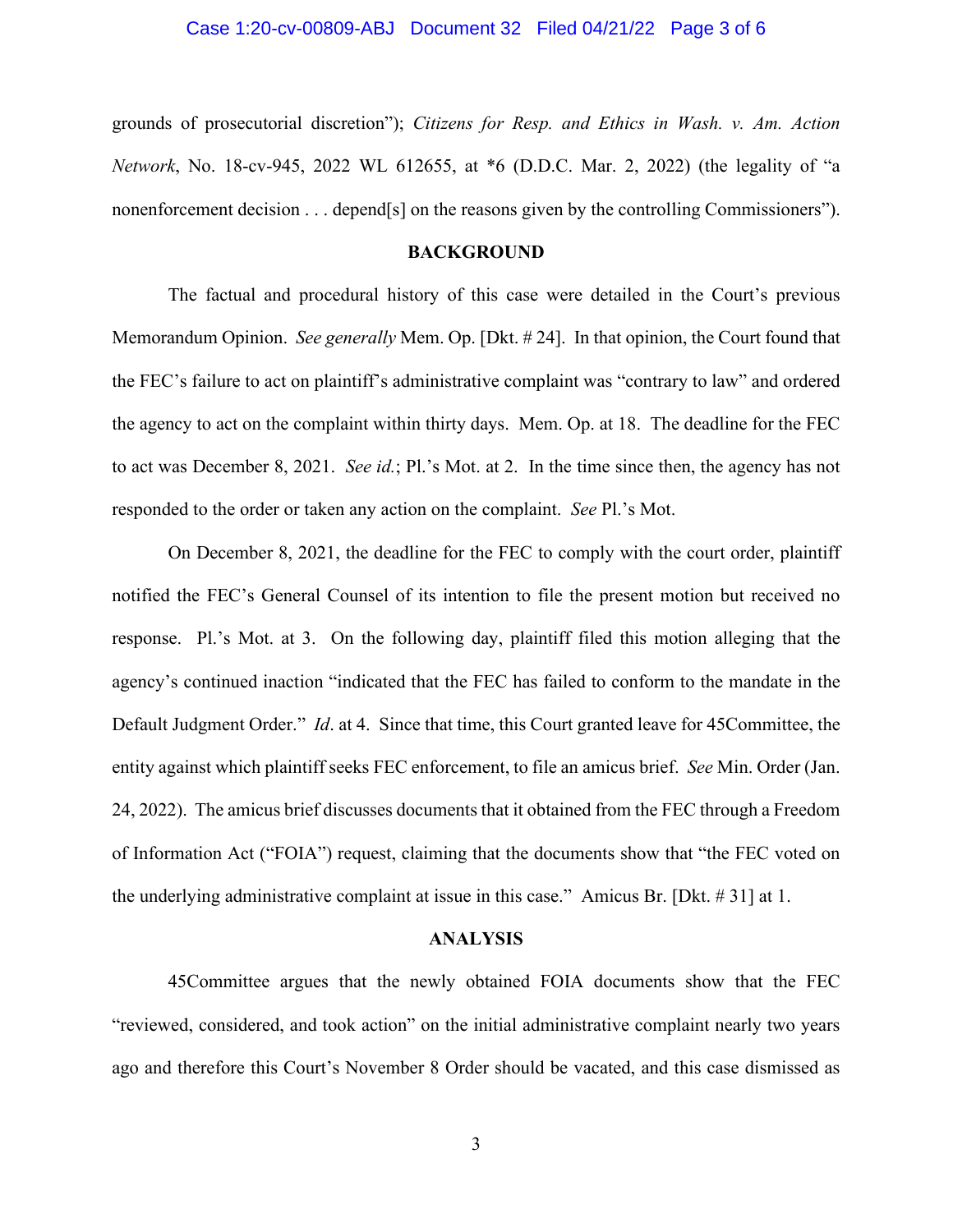#### Case 1:20-cv-00809-ABJ Document 32 Filed 04/21/22 Page 4 of 6

moot. Amicus Br. at 1–2. Alternatively, 45Committee asks that the case be held in abeyance pending the Court's review of an unredacted version of the document. *Id.* at 2.

The document 45Committee has attached to its brief reports a vote cast by the FEC on June 23, 2020; the vote was whether to authorize the Office of General Counsel to defend the Commission in this lawsuit. Ex. 2 to Amicus Br. [Dkt. # 31-1] at 4. The vote deadlocked, resulting in a failure to authorize an appearance to defend itself in this court. *See id.* 45Committee alleges that the agency's vote on whether to defend itself in court indicates that the FEC "took action" on the underlying complaint and "likely voted against enforcement action." Amicus Br. at 1. But that is pure speculation on the part of 45Committee, and the Court will not draw an inference that has no basis in the material it has received. The vote revealed the ongoing stalemate at the agency, and it led to the default judgment in this case, but it said nothing about what action was taken on the underlying administrative complaint. Amicus Br. at 4.

45Committee points out that its FOIA request was for:

Any vote certifications reflecting votes taken by the Federal Election Commission on the complaint against 45Committee in MUR 7486; and

Any Statements of Reasons or other Commissioner opinions concerning the complaint against 45Committee in MUR 7486.

Ex. 1 to Amicus Br. [Dkt. # 31-1] at 1. Therefore, it posits that document would only have been responsive to its request if the redacted portions of the document relate to votes on the underlying administrative request.

Once again, 45Committee is speculating: it is equally possible that the agency construed the request for records "concerning" the complaint in MUR 7486 broadly, and produced records that reflected the Commissioner's vote on defending this lawsuit "concerning" the complaint in MUR 7486.

4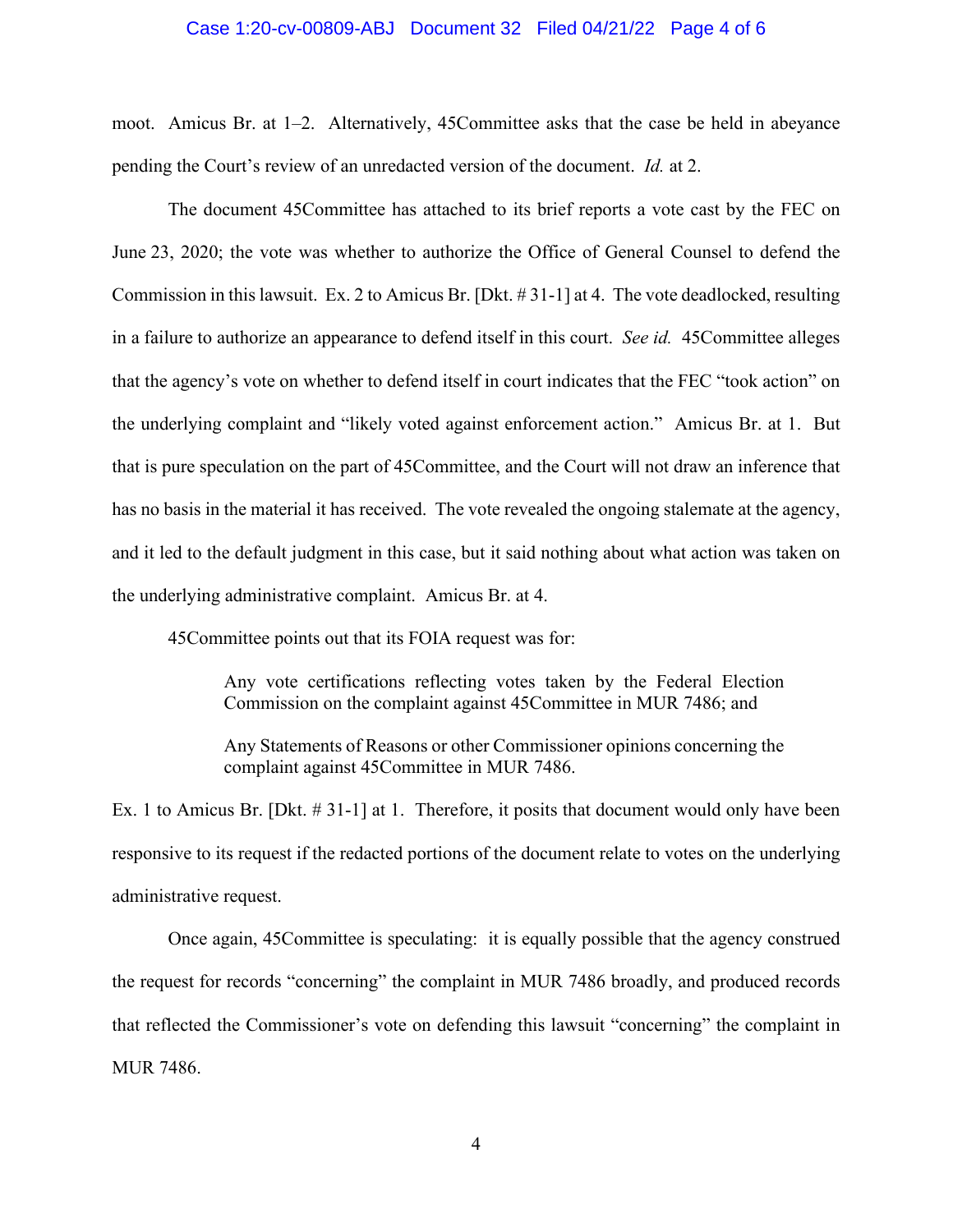### Case 1:20-cv-00809-ABJ Document 32 Filed 04/21/22 Page 5 of 6

The documents 45Committee received in response to its request provide no evidence that the FEC ever "took action" on the initial administrative complaint, much less that it voted to dismiss the complaint. The document makes no mention of taking action on the underlying administrative complaint. And though some portions of the document are redacted, the assumption that the redacted portions must therefore "reflect[] votes taken by the Federal Election Commission on the complaint against 45Committee," Amicus Br. at 4, is unwarranted when one considers the statutory framework. When the FEC takes a vote on an administrative complaint, the results are publicly announced; it does not take a FOIA request to learn what transpired. If the agency decides to proceed with a complaint, it must "notify the person of the alleged violation" before initiating an investigation. 52 U.S.C.  $\S$  30109(a)(2). When the agency votes to dismiss a complaint, "it shall make public such action and the basis therefor no later than thirty (30) days from the date on which the required notifications are sent to complainant and respondent." 11 C.F.R. § 111.20(a). Each commissioner voting in favor of dismissal must provide a statement explaining their rationale for dismissal, which then becomes the basis for a reviewing court to determine whether dismissal was "contrary to law" in the event of a citizen suit challenging dismissal. *See e.g.*, *Common Cause v. FEC*, 842 F.2d at 449; *CREW*, 892 F.3d at 440. Neither 45Committee nor CLC has claimed to have received the notification that would accompany a dismissal, nor has the FEC made its vote and rationale for the vote public. Thus, there is no reason for the Court to assume that the redacted portions of an otherwise unrelated document could report a vote that should have been publicly reported but was not.

#### **CONCLUSION**

The FEC, consistent with its ongoing failure to defend this action, has not opposed plaintiff's motion, and the objections contained in the brief submitted by 45Committee are not